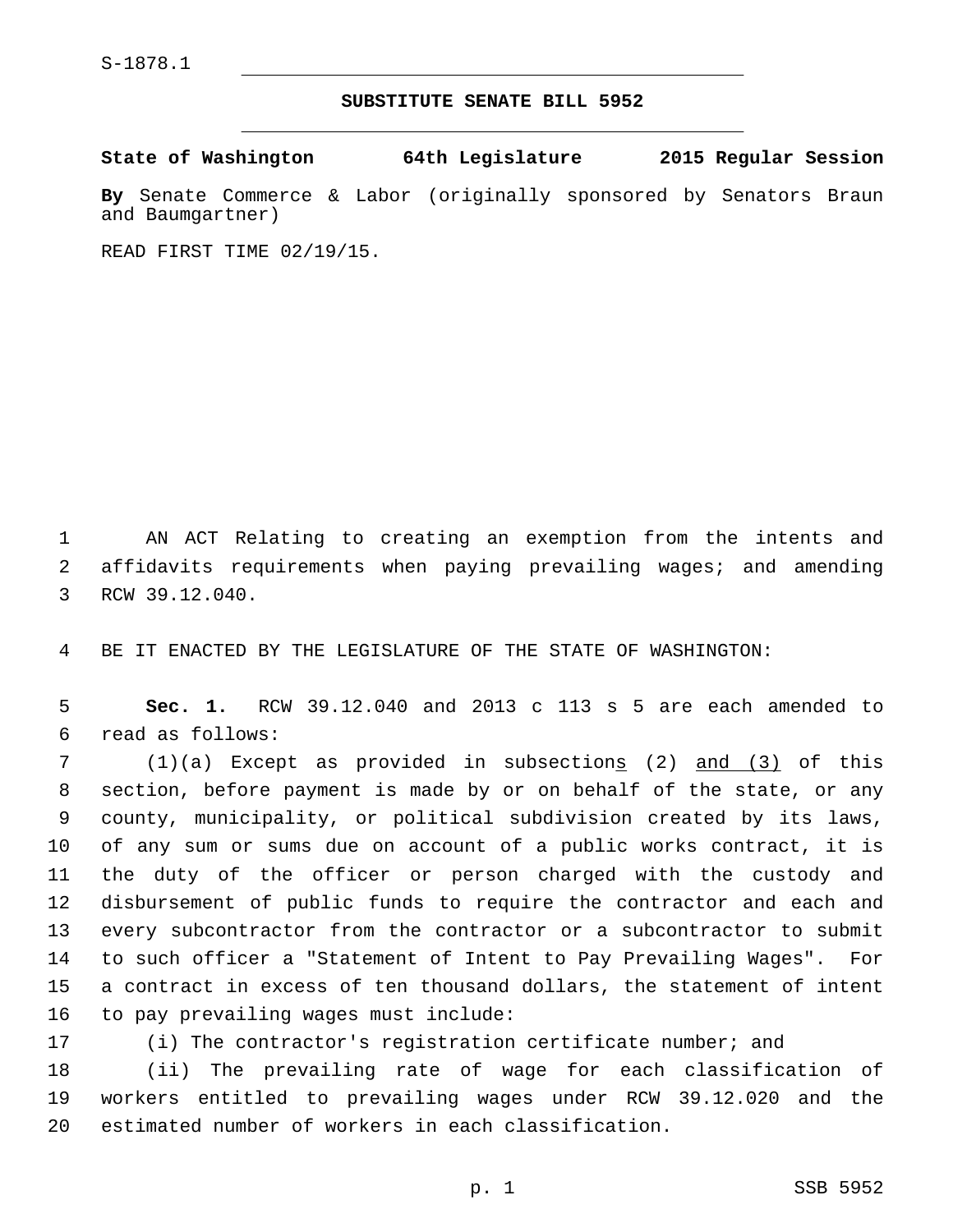(b) Each statement of intent to pay prevailing wages must be approved by the industrial statistician of the department of labor and industries before it is submitted to the disbursing officer. Unless otherwise authorized by the department of labor and industries, each voucher claim submitted by a contractor for payment on a project estimate must state that the prevailing wages have been paid in accordance with the prefiled statement or statements of intent to pay prevailing wages on file with the public agency. Following the final acceptance of a public works project, it is the duty of the officer charged with the disbursement of public funds, to require the contractor and each and every subcontractor from the contractor or a subcontractor to submit to such officer an affidavit of wages paid before the funds retained according to the provisions of RCW 60.28.011 are released to the contractor. On a public works project where no retainage is withheld pursuant to RCW 60.28.011(1)(b), the affidavit of wages paid must be submitted to the state, county, municipality, or other public body charged with the duty of disbursing or authorizing disbursement of public funds prior to final acceptance of the public works project. If a subcontractor performing work on a public works project fails to submit an affidavit of wages paid form, the contractor or subcontractor with whom the subcontractor had a contractual relationship for the project may file the forms on behalf of the nonresponsive subcontractor. Affidavit forms may only be filed on behalf of a nonresponsive subcontractor who has ceased operations or failed to file as required by this section. The contractor filing the affidavit must accept responsibility for payment of prevailing wages unpaid by the subcontractor on the project pursuant to RCW 39.12.020 and 39.12.065. Intentionally filing a false affidavit on behalf of a subcontractor subjects the filer to the same penalties as are provided in RCW 39.12.050. Each affidavit of wages paid must be certified by the industrial statistician of the department of labor and industries 33 before it is submitted to the disbursing officer.

 (2) As an alternate to the procedures provided for in subsection (1) of this section, for public works projects of two thousand five hundred dollars or less and for projects where the limited public 37 works process under RCW 39.04.155(3) is followed:

 (a) An awarding agency may authorize the contractor or subcontractor to submit the statement of intent to pay prevailing wages directly to the officer or person charged with the custody or

p. 2 SSB 5952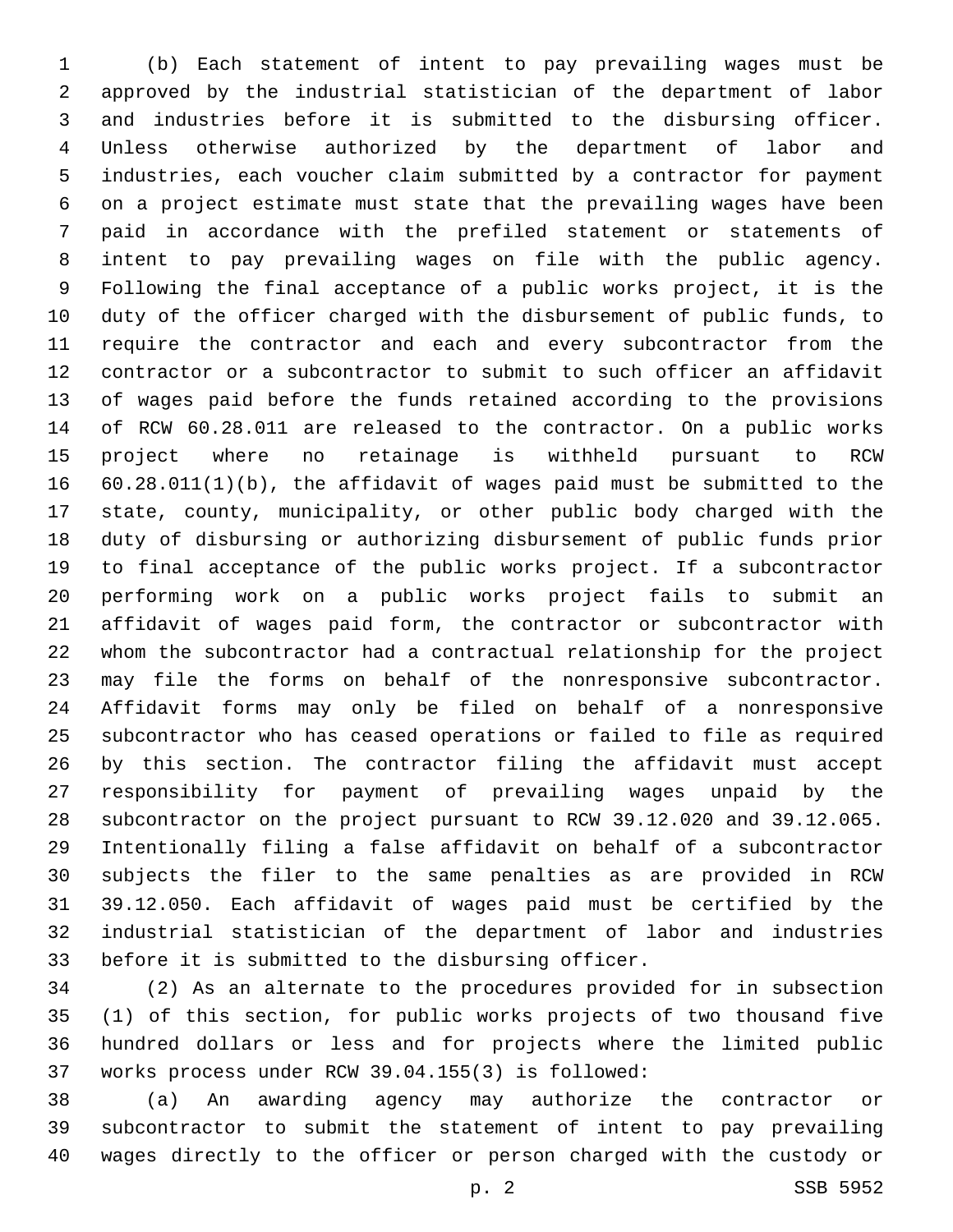disbursement of public funds in the awarding agency without approval by the industrial statistician of the department of labor and industries. The awarding agency must retain such statement of intent to pay prevailing wages for a period of not less than three years.

 (b) Upon final acceptance of the public works project, the awarding agency must require the contractor or subcontractor to submit an affidavit of wages paid. Upon receipt of the affidavit of wages paid, the awarding agency may pay the contractor or subcontractor in full, including funds that would otherwise be retained according to the provisions of RCW 60.28.011. Within thirty days of receipt of the affidavit of wages paid, the awarding agency must submit the affidavit of wages paid to the industrial statistician of the department of labor and industries for approval.

 (c) A statement of intent to pay prevailing wages and an affidavit of wages paid must be on forms approved by the department 16 of labor and industries.

 (d) In the event of a wage claim and a finding for the claimant by the department of labor and industries where the awarding agency has used the alternative process provided for in this subsection (2), the awarding agency must pay the wages due directly to the claimant. If the contractor or subcontractor did not pay the wages stated in the affidavit of wages paid, the awarding agency may take action at law to seek reimbursement from the contractor or subcontractor of wages paid to the claimant, and may prohibit the contractor or subcontractor from bidding on any public works contract of the 26 awarding agency for up to one year.

 (e) Nothing in this section may be interpreted to allow an awarding agency to subdivide any public works project of more than two thousand five hundred dollars for the purpose of circumventing the procedures required by subsection (1) of this section.

 (3)(a) Beginning on the effective date of this section, the requirement to submit a statement of intent to pay prevailing wages 33 and an affidavit of wages paid does not apply to contractors, subcontractors, or material suppliers, whose contract amounts are less than seven hundred fifty dollars, or less than the contract amount established under (b) of this subsection.

 (b) To take into account the rate of inflation, on September 30, 2016, and on each following September 30th, the department of labor and industries shall calculate an adjusted threshold contract amount applicable to (a) of this subsection. The adjusted threshold contract